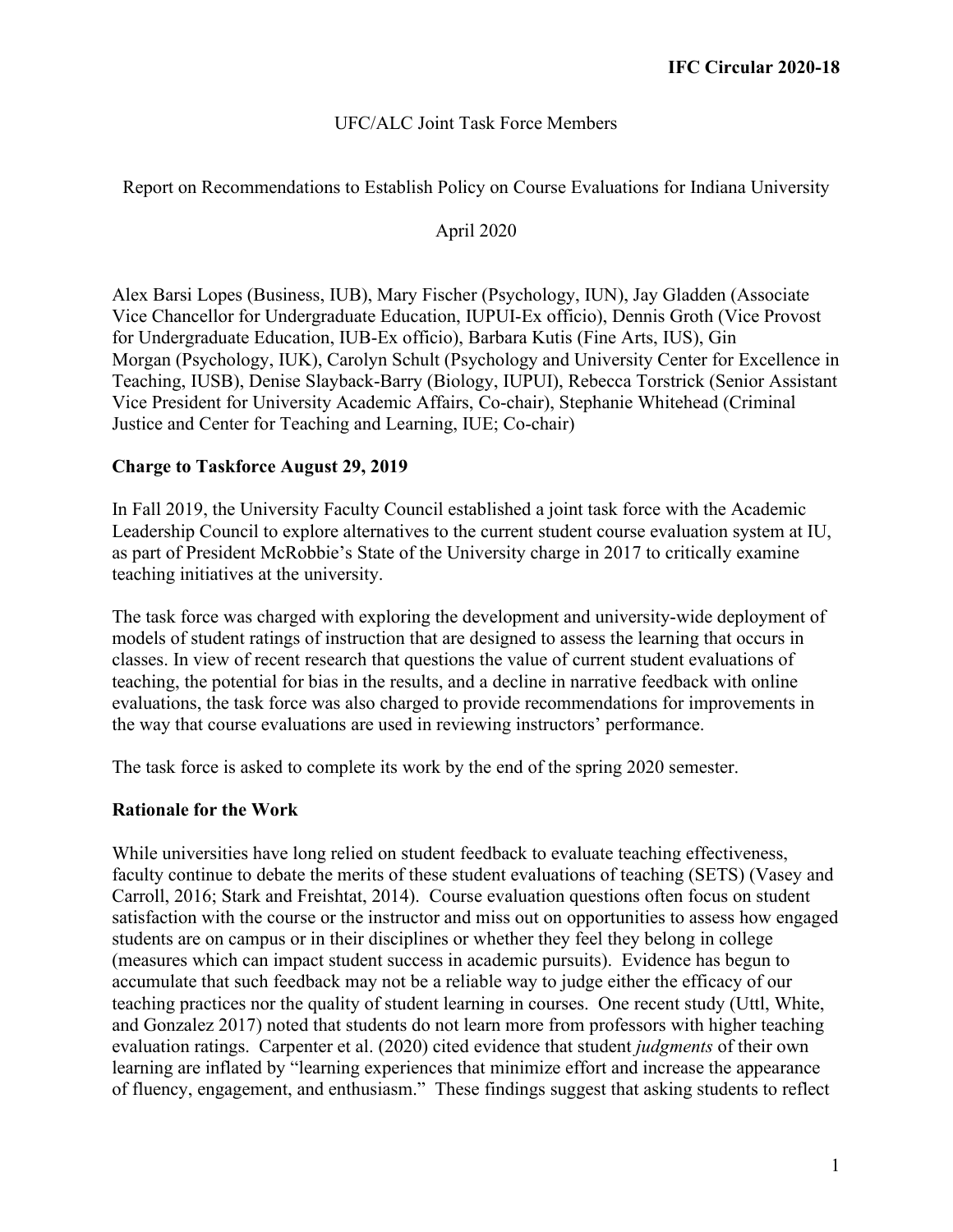on practices that support their learning may actually "encourage teaching practices….that do not enhance--and may even undermine--student learning…" A second study (Esarey and Valdes, 2020) was able to show using simulation that even under ideal circumstances (assuming SETS are moderately correlated with teaching quality, highly reliable, and not discriminating on any basis such as race or gender), SET scores failed to reliably identify the best teacher in a pairwise comparison and more than 25% of faculty with evaluations at or below the  $20<sup>th</sup>$  percentile were actually above the median in instructional quality. The authors of that study argue that it is better to use multiple (imperfect) measures that might include SETS to produce fairer results.

Not all teaching evaluations are problematic. Mid-semester course evaluations provide formative feedback to instructors and allow the opportunity for course corrections as needed to improve student learning. Using a learner-centered, small group instructional diagnosis (LC-SGID) approach, where the facilitated dialogue asks students to also focus on how their own actions reflect their learning in the course, researchers were able to demonstrate that such initiatives can actually result in students taking more responsibility for their learning than students who are asked only to reflect on the course or instructor (Hurney, Harris, Bates Prins, and Kruck, 2014). Yet most course evaluations at Indiana University occur at and are focused on the end of the semester only.

More troubling is the fact that a number of more recent studies (Mitchell and Martin, 2018; MacNell, Driscoll and Hunt, 2015) have suggested that student evaluations of teaching advantage some faculty and disadvantage others (based on gender and race). They have shown that the language students use to describe male professors differs significantly from the language used to describe female professors. Online students rated instructors who they thought were men significantly higher than those they thought were female, even though the same instructor taught under both a male and a female identity. How such data is used by higher level administrators in personnel reviews may not be transparent to the faculty being reviewed. Reviewers often end up asking whether we should be using teaching evaluations at all in faculty personnel review.

Campuses across the US are taking note of this new research (Flaherty 2018). In response to these reports, the University of Southern California announced in Spring 2018 that they were doing away with the use of student evaluations of faculty teaching in tenure and promotion decisions. Students will still evaluate their professors but with a focus more on how engaged the student is in the class; faculty will be expected to explain how they used this student feedback to make course improvements. The data, however, will no longer be used as a direct measure of faculty performance. To replace evaluations, the university is investing in a new model of peer evaluation. The University of Oregon has also followed this same path and began to pilot a new Continuous Improvement and Evaluation of Teaching review system in Fall 2018 for similar reasons as the USC decision.

At Indiana University, two recent reports in response to President McRobbie's 2017 State of the University charges on teaching highlight the need for renewed consideration of the role of SETs. *Identifying Pathways for Excellence in Teaching* (1 February 2019) points out that evidence for teaching excellence needs to be drawn from multiple sources focused on direct evidence of student learning. "Grades alone would not serve as direct evidence of student learning, nor would excellent (or poor) student end-of-course evaluations of teaching …". The report on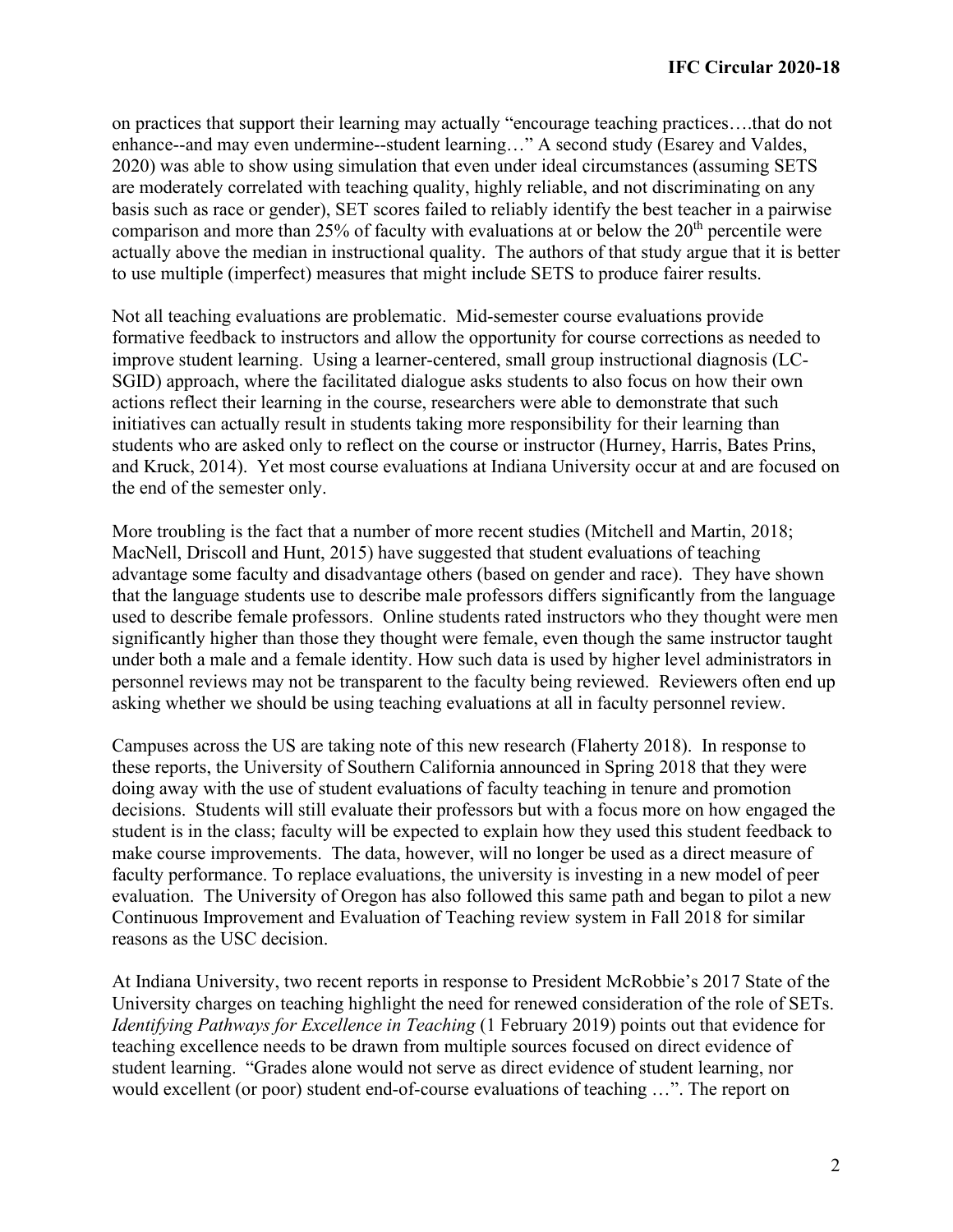*Assuring Pervasive Excellence in Teaching and Learning* (May 2018) recommended that the university should "Explore more robust and precise models of student ratings of instruction that are designed to assess the learning that occurs in classes (IDEA, SALG).

## **The Task Force Process**

The Taskforce met 7 times as a whole, with additional sub-committee meetings during the Fall 2019-Spring 2020 semester to carry out the following:

1. Review practices and history at Indiana University campuses.

2. Review research on teaching evaluation.

3. Explore nationally how campuses are responding to accumulating evidence for bias in student evaluations.

4. Discuss a new approach for Indiana University that will be:

- Sensitive to accumulating evidence for SET bias
- valid and reliable across different approaches to teaching and different disciplines.
- feasible for departments/faculty to incorporate, and usable by administration across disciplines.

Members conducted interviews with officials at University of Oregon and University of Southern California regarding their transition, reviewed the recommendations for changes proposed at University of Massachusetts Amherst, reviewed IU's current course evaluation items across campuses, and reviewed examples of processes and instruments used at multiple universities (including IU examples) for student feedback, teaching reflection, and peer review of teaching.

### **Recommendations**

The committee identified the following best practices that seem to be emerging on the use of student feedback in assessing teaching excellence.

1) Due to the mounting evidence of bias, particularly gender and ethnic bias, in student ratings, eliminate the way that SETs are currently used for purposes of promotion and tenure and other personnel decisions. Faculty may choose to report results of student feedback for their courses in their dossier but they should not be required elements. Numerical results should be eliminated or minimized and should in no instance be used to compare one faculty member to another or to department or university averages.

We recommend that the UFC establish a formal policy for Indiana University in this regard so that numerical instructor ratings do not creep back into promotion and tenure and other personnel decisions.

NOTE: Policies needing possible review include ACA-27 (V-C); ACA-38 [Criteria for Promotion – Teaching]

2) Because SETs can provide valuable feedback to faculty on actual course instruction, course materials, particular pedagogies or teaching strategies employed in the course, we do not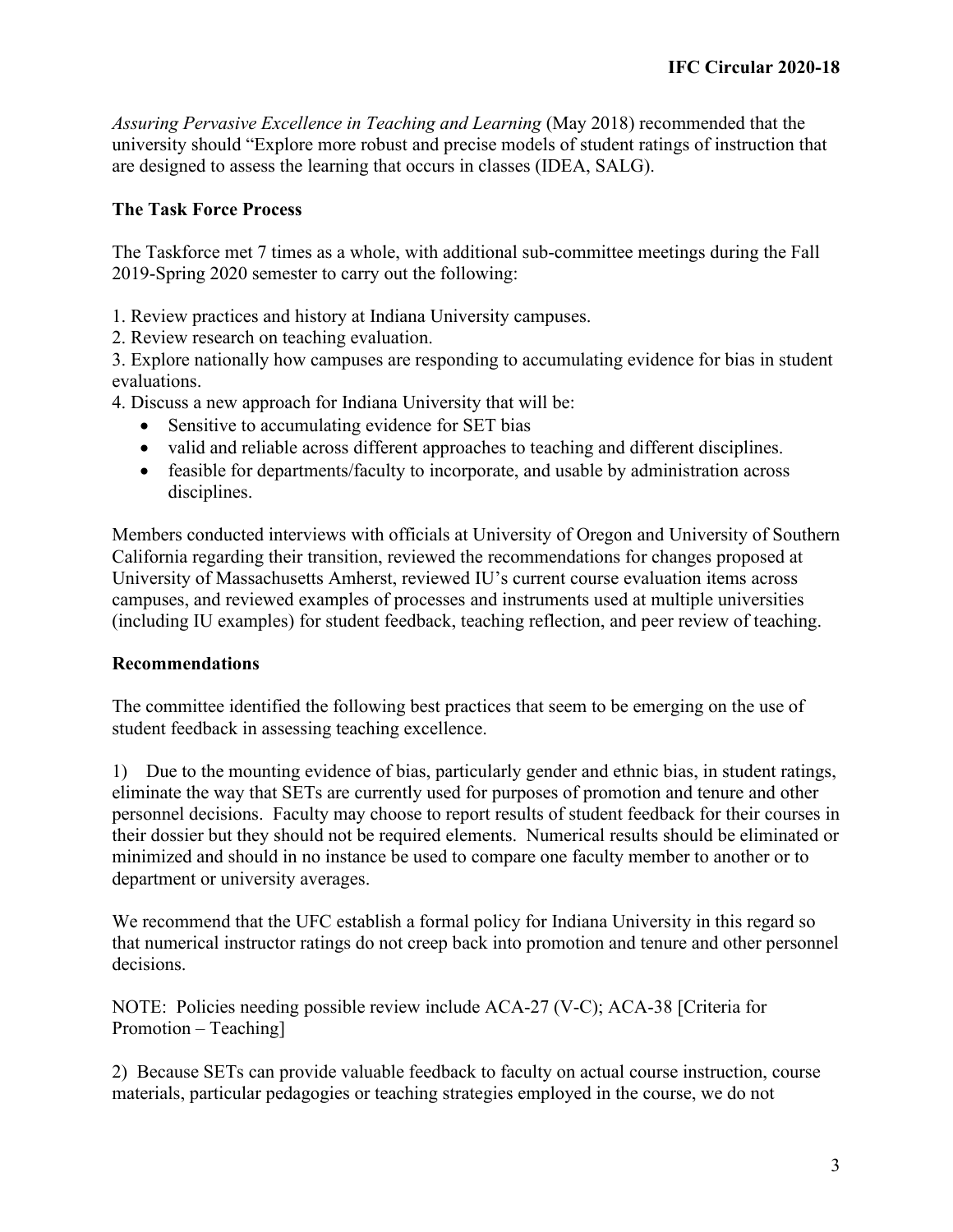recommend they be totally eliminated. They play an important role in formative evaluations of faculty teaching effectiveness. We recommend that IU reimagine SETS as follows: a short, standardized form that asks students to comment on two questions in a narrative form (no numerical ratings):

- 1. What worked in the class to support your learning?
- 2. What did not work in the class to support your learning?

Campuses, schools, departments and/or instructors would be able to add a few additional questions focused on student learning outcomes that are of interest, but evaluations should be kept brief, out of respect for the time we are asking students to invest to complete them. When possible, class time could be dedicated to completing feedback forms for this same reason. Following the collection of student feedback data, any hostile language should be redacted and campuses should provide expert consultation to instructors to help them interpret the feedback and implement changes.

Current practice has students completing these forms at the end of the semester. Research has shown, however, that mid-semester feedback opportunities provide important course correction information to instructors. Campuses should be encouraged to develop appropriate mid-semester student feedback opportunities and our tools should facilitate their use.

The form itself should be labeled "Student Experience Survey" in order to emphasize students' responsibility for their own learning. Campuses and schools within campuses should be encouraged to define principles of excellent teaching which could then be used to guide their student feedback questions.

3) For purposes of promotion and tenure and other personnel decisions, Indiana University should develop two other processes to be used to provide evidence of faculty teaching effectiveness: annual faculty self-reflections on their teaching (see Appendix A) and a robust system of faculty peer review of teaching.

A. **Annual Faculty Self-reflection Process**: Reflective teaching is a self-assessment of teaching, wherein an instructor examines their pedagogy, articulates reasons and strengths for their strategies, and identifies areas for revision or improvement. We propose that each year, faculty write a self-assessment of the effect their teaching has had on their students' learning for each semester of teaching, and that this self-reflection becomes one of the multiple pieces of evidence used by faculty for the reappointment and promotion and tenure processes and other personnel reviews. Faculty members would be free to include student narratives drawn from SETs but would not be required to do so.

We recommend that each campus develop an instrument to guide faculty members through the process of creating a written teaching reflection. An example of such an instrument from the University of Southern California is included in Appendix A. This reflection would be attached to the faculty member's annual report.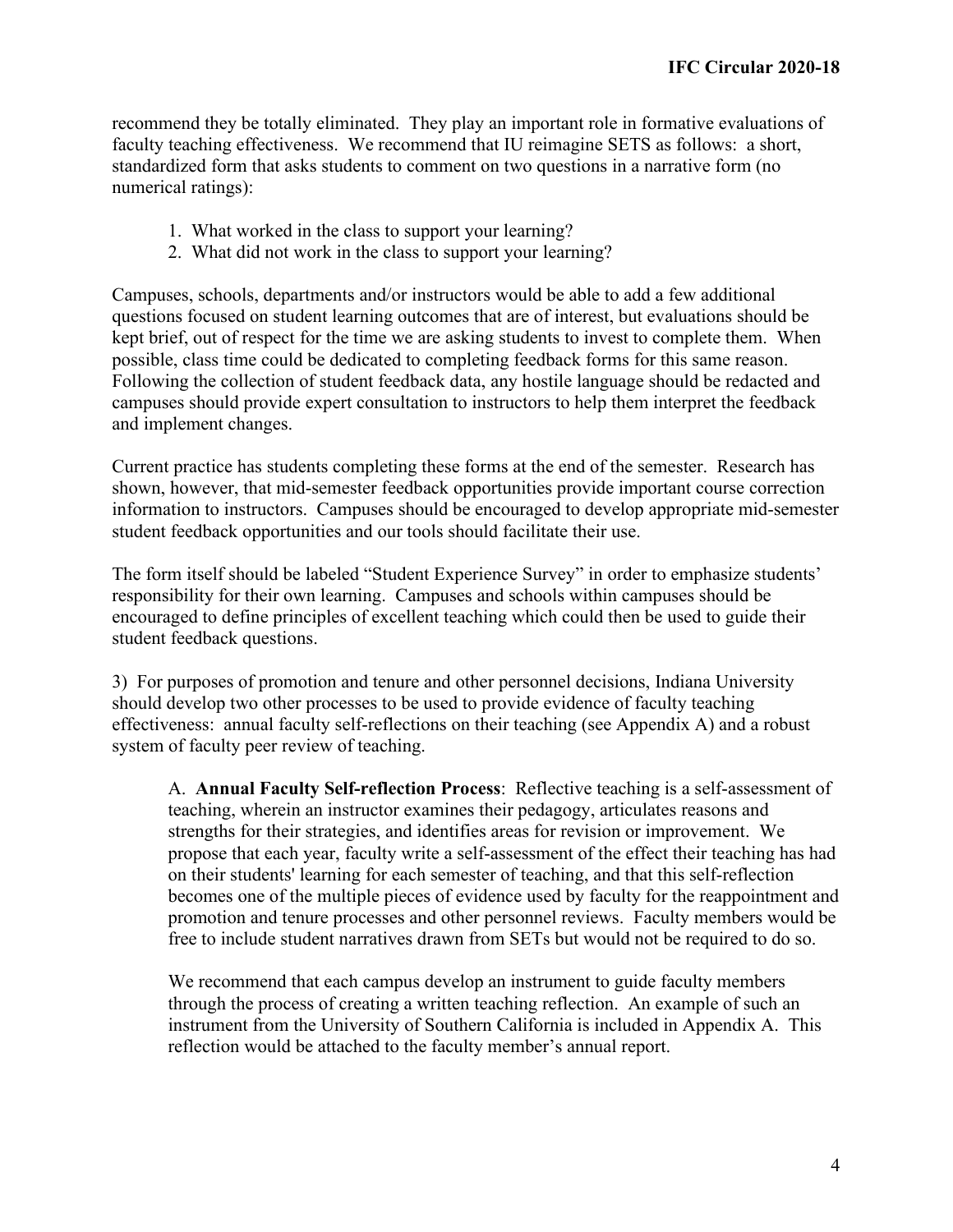B. **Peer Review Process**: Peer review should provide both formative and summative feedback. In order to document satisfactory or excellent teaching for promotion and tenure, we recommend that faculty receive a peer review at least once every three years. For faculty claiming excellence in teaching, or who wish to emphasize development in teaching skills, more regular peer evaluations (e.g., one every one to two years) may be recommended. We also recommend that promoted faculty regularly receive a peer review at least once every three years, as a form of professional development. Faculty planning to apply for promotion (to Professor, Clinical Professor, or Teaching Professor) based on excellence in teaching may consider more regular peer evaluations (e.g., one every one to two years).

Each campus should develop a suitable process for peer review. Peer reviewers should either be compensated financially for their review efforts (just as Quality Matters peer reviewers are compensated), or peer review activities should count toward service expectations.

Peer reviewers should have been reviewed themselves and should ideally be experienced in peer review.

Peer reviewers should be faculty with an established record of excellence in teaching; this could include members of FACET, Trustees' Teaching Award winners, senior faculty who have been promoted on the basis of excellence in teaching, among other options. Faculty/staff of campus Centers for Teaching and Learning may also be good candidates as peer reviewers.

Finally, we recommend that peer reviewers complete FACET's peer review training course, available on Canvas to all faculty members.

### **References**

Benton, Stephen L. and Cashin, William E. "Student Ratings of Teaching: A Summary of Research and Literature," *IDEA Paper #50*, 2010

Boring, Anne, Ottoboni, Kellie, and Stark, Philip B. "Student evaluations of teaching (mostly) do not measure teaching effectiveness," *ScienceOpen Research*, 7 January 2016. [https://doi.org/10.14293/S2199-1006.1.SOR-EDU.AETBZC.v1.](https://doi.org/10.14293/S2199-1006.1.SOR-EDU.AETBZC.v1)

Carpenter, Shana, Witherby, Amber E., and Tauber, Sarah K. "On Students' (Mis)judgments of Learning and Teaching Effectiveness," *Journal of Applied Research in Memory and Cognition*, 12 February 2020. <https://doi.org/10.1016/j.jarmac.2019.12.009>

Esarey, Justin and Valdes, Natalie, "Unbiased, reliable, and valid student evaluations can still be unfair," *Assessment & Evaluation in Higher Education,* 20 Feb 2020, <https://doi.org/10.1080/02602938.2020.1724875>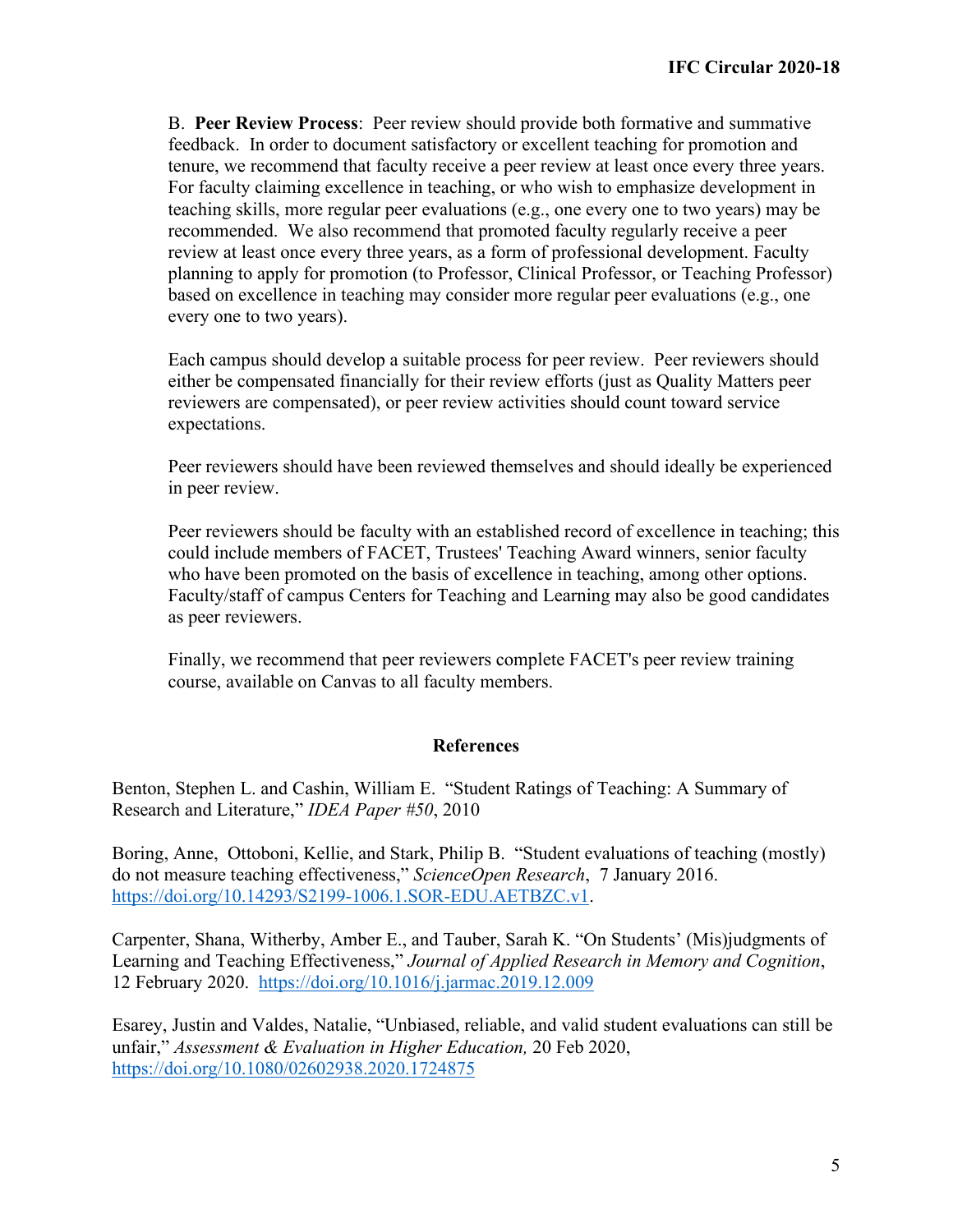Flaherty, Colleen. "Teaching Eval Shake-Up," *Inside Higher Education*, 22 May 2018. [https://www.insidehighered.com/news/2018/05/22/most-institutions-say-they-value-teaching](https://www.insidehighered.com/news/2018/05/22/most-institutions-say-they-value-teaching-how-they-assess-it-tells-different-story)[how-they-assess-it-tells-different-story](https://www.insidehighered.com/news/2018/05/22/most-institutions-say-they-value-teaching-how-they-assess-it-tells-different-story)

Holman, Mirya, Key, Ellen and Kreitzer, Rebecca. 2019 "Evidence of Bias in Standard Evaluations of Teaching." [https://docs.google.com/document/d/14JiF-fT--](https://docs.google.com/document/d/14JiF-fT--F3Qaefjv2jMRFRWUS8TaaT9JjbYke1fgxE/edit) [F3Qaefjv2jMRFRWUS8TaaT9JjbYke1fgxE/edit](https://docs.google.com/document/d/14JiF-fT--F3Qaefjv2jMRFRWUS8TaaT9JjbYke1fgxE/edit)

Hurney, Carol A., Harris, Nancy L., Bates Prins, Samantha C., and Kruck, S.E. "The Impact of a Learner-Centered, Mid-Semester Course Evaluation on Students," *Journal of Faculty Development*, 28(3): 55-62, 2014.

MacNell, Lillian, Driscoll, Adam, and Hunt, Andrea N. "What's in a Name: Exposing Gender Bias in Student Ratings of Teaching," *Innovative Higher Education*, 40(4): 291-303, 2015.

Mitchell, Kristina M.W. and Martin, Jonathan. "Gender Bias in Student Evaluations," *PS: Political Science & Politics*, 51(3): 648-652, 2018.

Stark, Philip B. and Freishtat, Richard. "An Evaluation of Course Evaluations," *ScienceOpen*, 2014. Available at [https://www.stat.berkeley.edu/~stark/Preprints/evaluations14.pdf](https://www.stat.berkeley.edu/%7Estark/Preprints/evaluations14.pdf)

Uttl, Bob, White, Carmela A., and Gonzalez, Daniela Wong. "Meta-Analysis of Faculty's Teaching Effectiveness: Student evaluation of teaching ratings and student learning are not related," *Studies in Educational Evaluation*, 54 (September): 22-43, 2017.

Vasey, Craig and Carroll, Linda. "How Do We Evaluate Teaching?," *Academe*, 102(3): May-June 2016. <https://www.aaup.org/article/how-do-we-evaluate-teaching#.WrFBzOgbNPY%0A>

### **Informational Interviews:**

Ginger Clark, University of Southern California Sierra Dawson, Associate Vice Provost for Academic Affairs, University of Oregon

### **Reports:**

Recommendations for Changes to the Evaluation of Teaching, University of Massachusetts Amherst, Fall 2017

#### **Evaluations Focused on Student Learning Outcomes:**

IDEA Student Ratings of Instruction: [https://www.ideaedu.org/Services/Services-to-Improve-](https://www.ideaedu.org/Services/Services-to-Improve-Teaching-and-Learning/Student-Ratings-of-Instruction)[Teaching-and-Learning/Student-Ratings-of-Instruction](https://www.ideaedu.org/Services/Services-to-Improve-Teaching-and-Learning/Student-Ratings-of-Instruction)

Student Assessment of their Learning Gains (SALG): [https://salgsite.net](https://salgsite.net/)